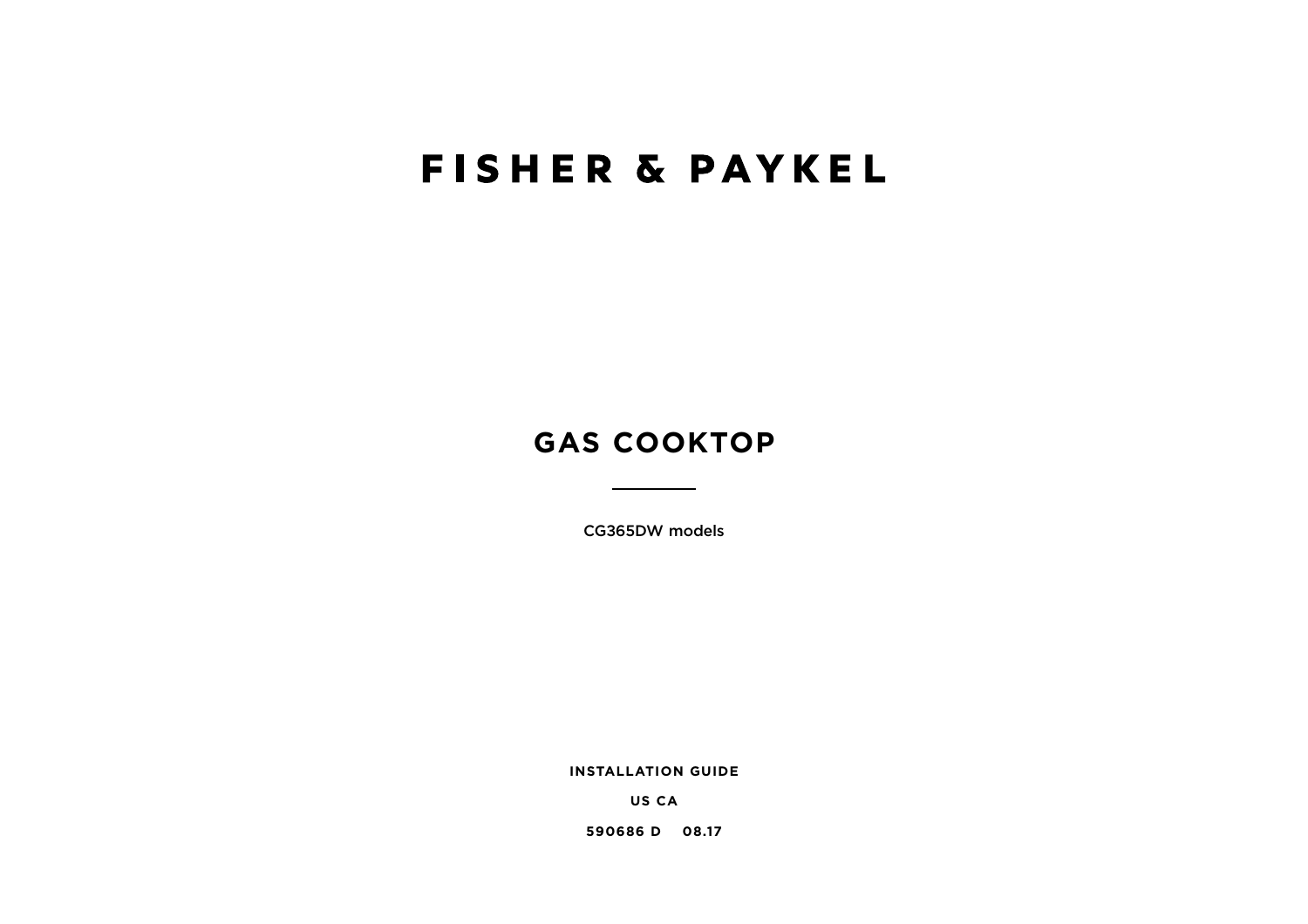

### **WARNING!**

#### **Electrical Shock Hazard**

**!**

**!**

**Cut Hazard**

**Disconnect product from the mains power supply before servicing. This appliance is equipped with a three-prong grounding plug for your protection against shock hazard and should be plugged directly into a properly grounded power outlet. Do not under any circumstances cut or remove the grounding prong from this plug.** 

**Failure to follow this advice may result in electrical shock or death.**

### **WARNING!**



**Take care - panel edges are sharp. Failure to use caution could result in injury or cuts.**

## **IMPORTANT SAFETY INSTRUCTIONS**

- ● **This appliance shall be installed in accordance with the installation requirements of the local gas authority or the appropriate installation code or in the absence of local codes with the latest National Fuel Gas Code NFPA 54/ANSI Z223.1 or CAN/CSA B149.1,2 (Canada). Local building and electrical codes must be adhered to.**
- **Electrical installation must be in accordance with the National Electrical Code, ANSI/ NFPA70 - latest edition or CSA C22.1 (Canada) and/or local codes.**
- $\bullet$  **Installation in manufactured (mobile) home: installation must conform with the Manufactured Home Construction and Safety Standard, Title 24 CFR, Part 3280 [formerly the Federal Standard for Mobile Home Construction and Safety, Title 24, HUD (Part 280)] or, when such standard is not applicable, the Standard for Manufactured Home Installations, ANSI/NFPA 225, or with local codes where applicable.**
- ● **Installation in Recreational Park Trailers: installation must conform with state or other codes or, in the absence of such codes, with the Standard for Recreational Park Trailers, ANSI A119.5.**
- ● **Do not remove permanently affixed labels, warnings, or plates from the product. This may void the warranty.**
- **Flexible appliance connectors shall meet the requirements of ANSI Z21.24 and State Boards. They shall not exceed 35 1/2 inches (900 mm) in length. In order to avoid hazard, these appliances must be installed according to these instructions.**
- ● **This appliance must be installed by an authorized person (Warning: this appliance must be installed by a licensed plumber or gas fitter when within the Commonwealth of Massachusetts).**
- ● **Please make this information available to the person installing the appliance as it could reduce your installation costs.**
- $\bullet$  **Please leave these instructions with the appliance. Inform the customer to retain for future reference and for the local inspectors' use.**
- ●**Failure to install the appliance correctly could invalidate any warranty or liability claims.**
- $\bullet$  **Leak testing of the appliance shall be conducted according to the manufacturer's instructions.**

**Only genuine replacement parts may be used for servicing the appliance. These are available from your nearest Fisher & Paykel Service Center.**

#### **Before you install the appliance, please make sure that**

- ● the local distribution conditions (nature of gas and pressure) and the adjustment of the appliance are compatible. For adjustment conditions for this appliance, see 'Gas rate summary' under step 3.
- ●a suitable isolating switch is incorporated in the fixed wiring in an acceptable position.
- $\bullet$  the appliance is connected to a power outlet that is electrically grounded in accordance with local codes or in the absence of local codes, with the National Electric Code ANSI/ NFPA 70 or CSA C22.2 (Canada).
- $\bullet$  there is a power outlet (110-120V 60Hz) within reach of the appliance cable (35 1/2" (900 mm) from the center rear of the appliance). This must be accessible after installation. The mains power supply cable should not touch any metal parts.
- ● the countertop is square and level and no structural members interfere with space requirements
- the countertop is made of heat-resistant material.
- ● you take note of the following recommended non-combustible materials: 1/4" (6 mm) flame retardant millboard covered with not less than No. 28 MSG sheet steel, 1/32" (0.4 mm) stainless steel,
- 1/32" (0.6 mm) aluminum or 1/32" (0.5 mm) copper.
- ●the gas shut-off valve is accessible after installation.
- if the power supply cable is damaged, it is replaced only by the special cable: Part no. 534901 Trml Block-flex Assy CG901 NZ US, obtainable from authorized Fisher & Paykel Service Agents.
- NOTE:

As servicing requires removing of the cooktop from the countertop we do not recommend flush mounting. To the fullest extent permissible by law, the owner carries all risk for flush mounting of the cooktop. The owner must ensure the cooktop has been cut out from the benchtop before servicing can be carried out. Fisher & Paykel will not be liable for any costs associated with removing or replacing a flush-mounted and/or sealed-in product, nor for repairing any damage that may be incurred by doing this. Fisher & Paykel does not exclude any statutory liability it may have and which by law cannot be excluded, because of the giving of this notice.

#### IMPORTANT! SAVE THESE INSTRUCTIONS

**1**

The models shown in this installation guide may not be available in all markets and are subject to change at any time. For current details about model and specification availability in your country, please go to our website www.fisherpaykel.com or contact your local Fisher & Paykel dealer.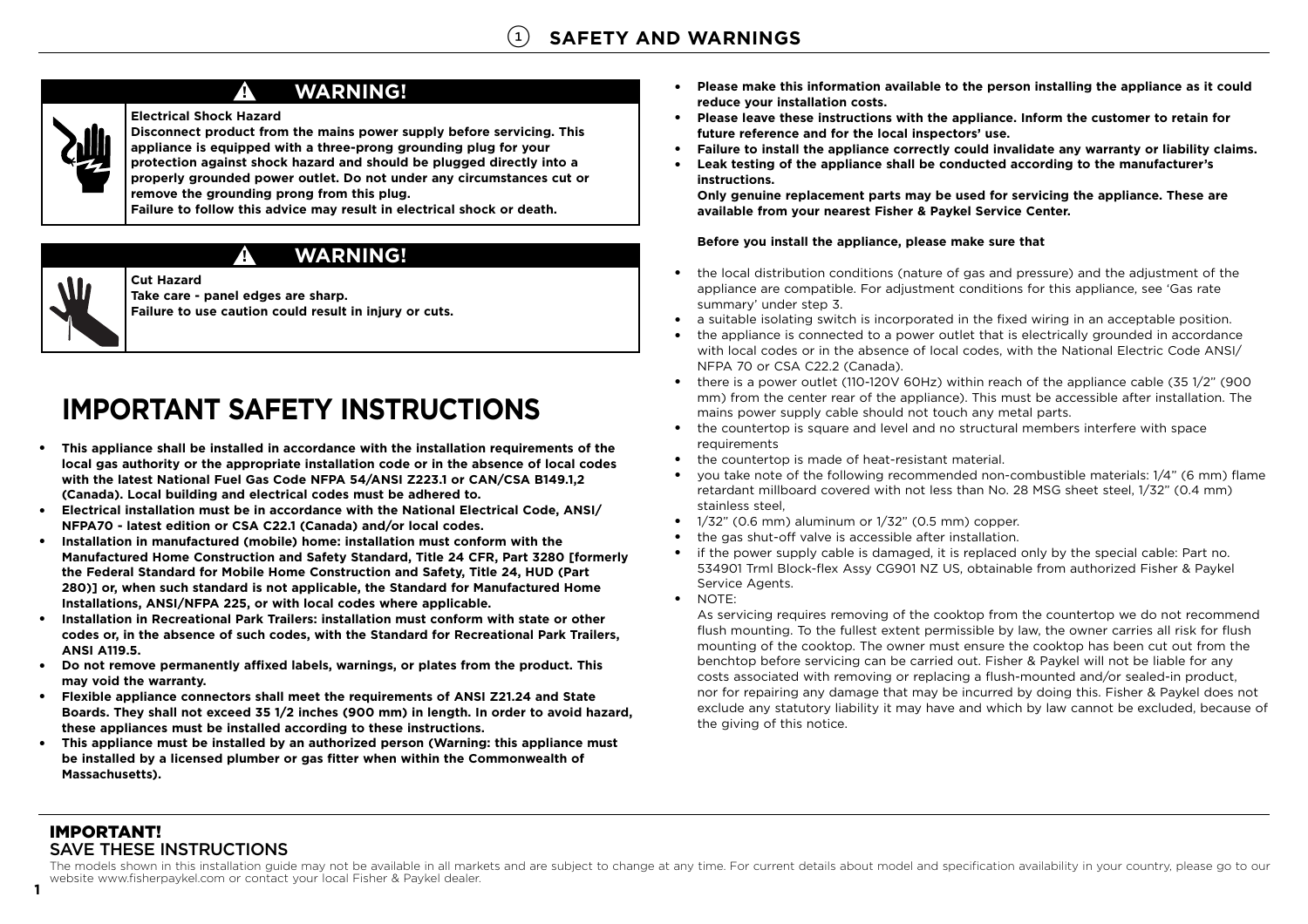### 2 **PARTS SUPPLIED**





Small pan support (1)

Wok stand (1) Small pan Nipple 1/2 " NPT thread (1)

**IN** 

Clamping brackets (6) and screws (6)



Regulator (1)

### 3 **GAS RATE SUMMARY**



#### **High Altitude Installations**

For installations above 3000' conversion kits are required:

| 3,000-6,000' | 535315 KIT HI ALT LP 3-6K CG365 FLUSH<br>535317 KIT HI ALT NG 3-6K CG365 FLUSH |
|--------------|--------------------------------------------------------------------------------|
| 6000'+       | 535316 KIT HI ALT LP 6-9K CG365 FLUSH<br>535318 KIT HI ALT NG 6-9K CG365 FLUSH |

Contact your authorized dealer, customer care or refer to the website listed at the back of this document.

#### CG365DW

| <b>US CA</b>   | (MM)<br>ORIFICE<br>TOR<br>ことこ | $\widetilde{H}$<br>Та)<br>ATING<br>$\alpha$<br>◀<br>z<br>₹<br>ō<br>$\overline{\phantom{a}}$ | (MM)<br>ш<br>ω<br>-<br>≃<br>O<br>œ<br>Ο<br>ш | $\frac{1}{2}$<br>Ξ<br><b>Ta)</b><br>ပ္ခ<br>Ę<br>œ<br>⋖<br>Σ<br>Σ<br>ō<br>Z | (MM)<br>ORIFICE<br>≃<br>Ο<br>Ě | <u>ਣ</u><br>듮<br>$\overline{\phantom{0}}$<br>ט<br>$\alpha$<br>O<br>7 | (MM)<br>ш<br>ပ<br>$\frac{1}{\alpha}$<br>٥<br>≃<br>ш<br>Ξ | (8TU/HR)<br>RATING<br>NOMINAL | (MM)<br><b>RIFICE</b><br>$\circ$<br>õ<br>₩<br>2 | $\frac{\widehat{\mathbf{r}}}{\mathbf{r}}$<br>Ξ<br>$\overline{5}$<br>ይ<br>2<br>RATI<br>⋖<br>$\frac{1}{2}$<br>$\bar{Q}$ | (MM)<br>ш<br>ပ<br>$\frac{1}{\alpha}$<br>O<br>≃<br>Ο<br>ш<br>∍<br>Ż | (BTU/HR)<br>RATING<br>₹<br><b>NINON</b> | (MM)<br>ORIFICE<br>δŘ<br>Ŭ<br>⊇ | $\widehat{\mathbf{g}}$<br><b>ED</b><br>$\frac{0}{2}$<br><b>RAFI</b><br>⋖<br>IOMIN<br>$\overline{ }$ | (MM)<br>ပ္ပ<br>ORIFI<br>õ<br>ことこ | (BTU/HR)<br><b>RATING</b><br>NOMINAL |
|----------------|-------------------------------|---------------------------------------------------------------------------------------------|----------------------------------------------|----------------------------------------------------------------------------|--------------------------------|----------------------------------------------------------------------|----------------------------------------------------------|-------------------------------|-------------------------------------------------|-----------------------------------------------------------------------------------------------------------------------|--------------------------------------------------------------------|-----------------------------------------|---------------------------------|-----------------------------------------------------------------------------------------------------|----------------------------------|--------------------------------------|
| <b>CG365DW</b> | <b>AUX</b>                    |                                                                                             |                                              | <b>SEMI-RAPID</b>                                                          |                                |                                                                      | <b>RAPID</b>                                             |                               |                                                 | <b>DUAL WOK</b>                                                                                                       |                                                                    |                                         |                                 |                                                                                                     |                                  |                                      |
|                | <b>NG</b><br><b>LP</b>        |                                                                                             | <b>NG</b><br><b>LP</b>                       |                                                                            |                                |                                                                      | <b>NG</b><br>LP                                          |                               |                                                 | <b>NG</b>                                                                                                             |                                                                    | <b>LP</b>                               |                                 |                                                                                                     |                                  |                                      |
|                | O.9                           | 3800                                                                                        | 0.55                                         | 3500                                                                       | 1.35                           | 8500                                                                 | O.8                                                      | 7600                          | 1.45                                            | 9500                                                                                                                  | 0.87                                                               | 9000                                    | 1.45<br>1.45<br>0.70            | 18500                                                                                               | 0.80<br>0.80<br>0.50             | 18000                                |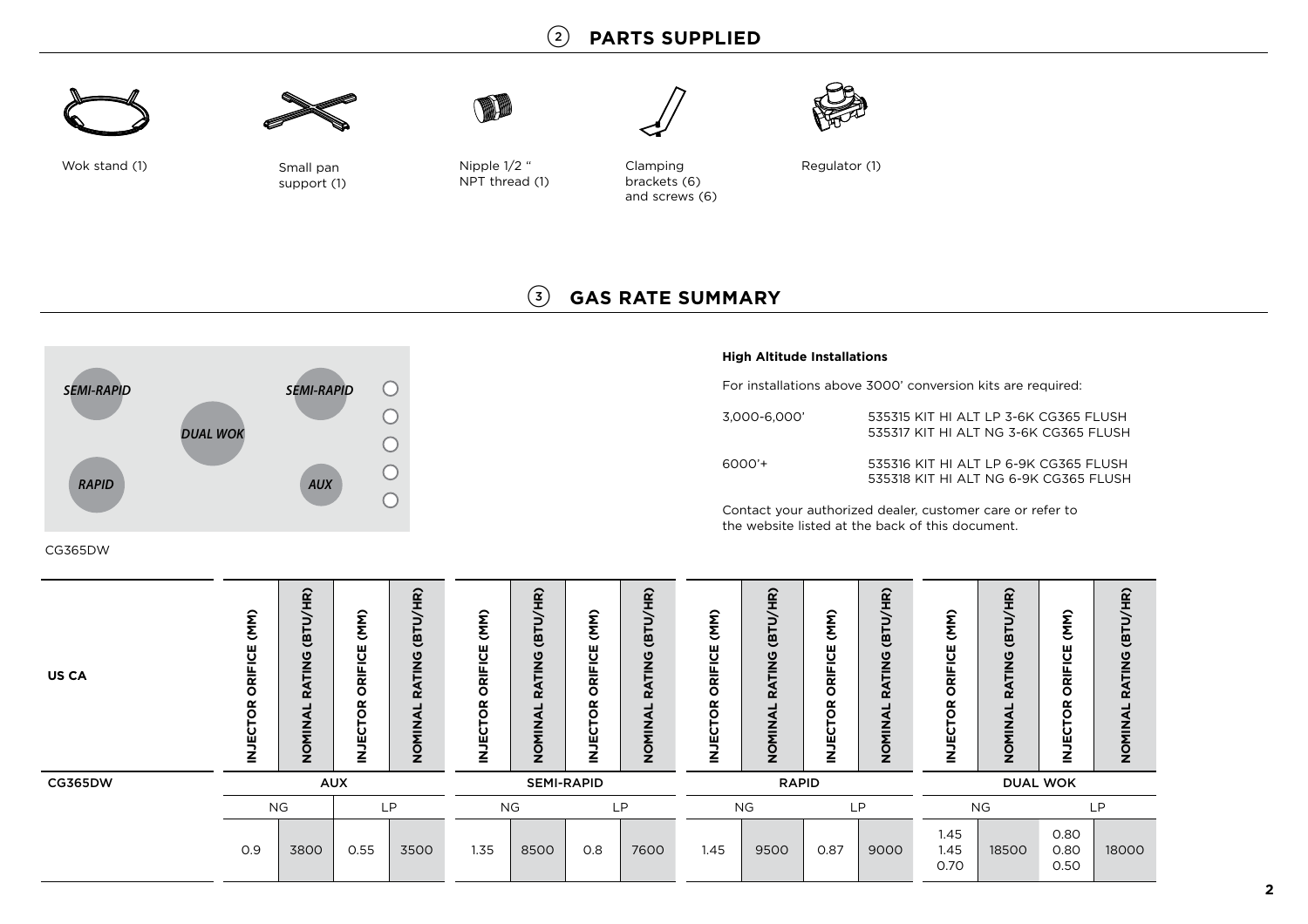### 4 **PRODUCT & CABINETRY DIMENSIONS**





|     | <b>PRODUCT DIMENSIONS</b>                                             | inches (mm)     |  |  |
|-----|-----------------------------------------------------------------------|-----------------|--|--|
| (A) | Overall height of product (excluding burners, dials and pan supports) | 31/8" (80)      |  |  |
| (в) | Overall width of product                                              | 35 1/2" (900)   |  |  |
| (c  | Overall depth of product                                              | 20 7/8" (530)   |  |  |
| (D) | Height of chassis (below top of counter)                              | 3 1/16" (77)    |  |  |
| (E) | Width of chassis                                                      | 33 13/16" (859) |  |  |
| (F  | Depth of chassis                                                      | 19 3/16" (487)  |  |  |
| (G  | Overall width of cutout                                               | 34 1/4" (870)   |  |  |
| (H) | Overall depth of cutout                                               | 19 7/16" (494)  |  |  |
| ( I | Corner radius of cutout                                               | max. 3/8" (10)  |  |  |
| ( J | Distance from top of counter to center of gas inlet on product        | 2 15/16" (74)   |  |  |
| (K  | Distance from edge of chassis to gas inlet on product                 | $7/8$ " (22)    |  |  |



**TOP**



**FRONT**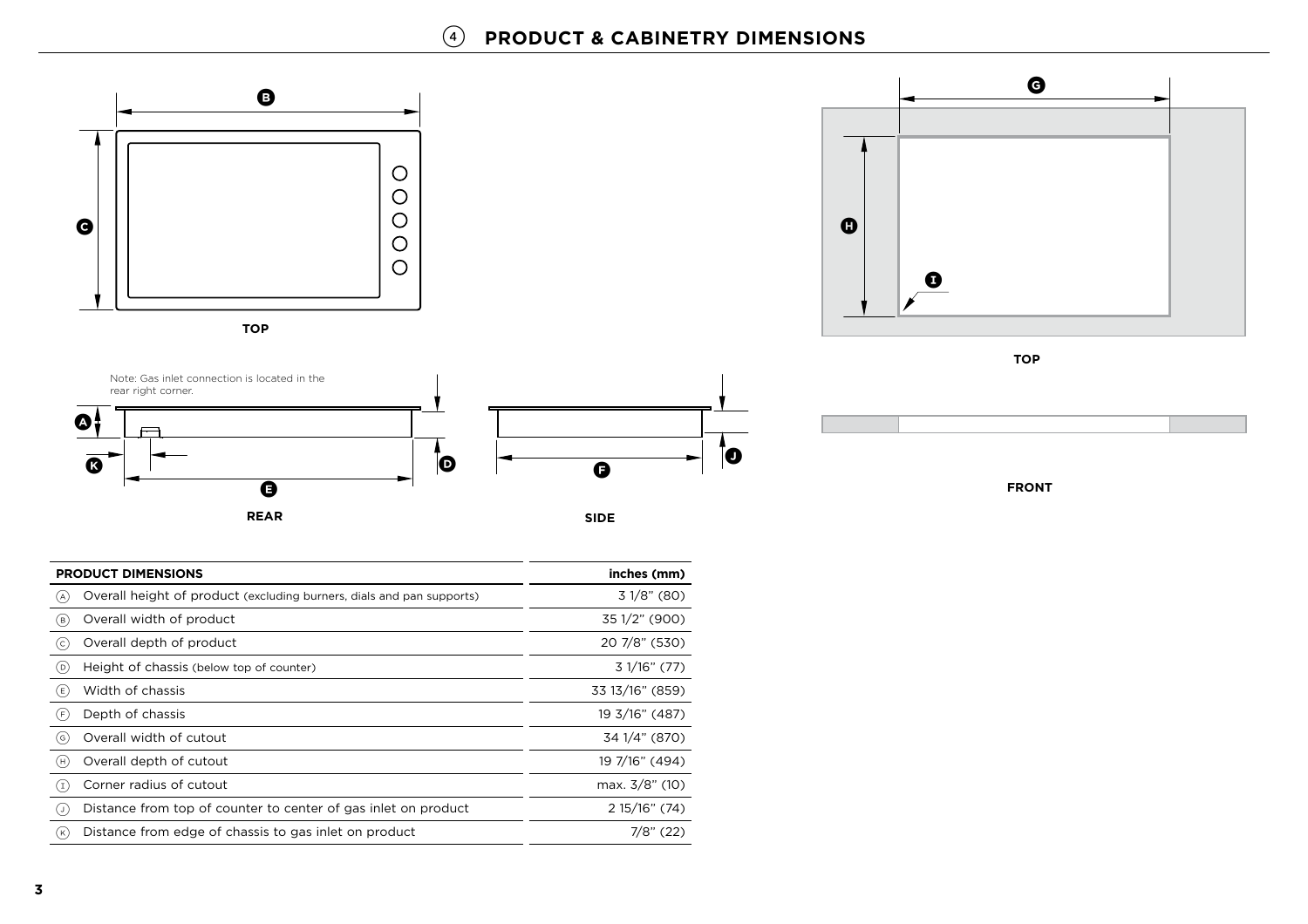



#### **FRONT**

| <b>CLEARANCE DIMENSIONS</b> | inches (mm)                                                                                                                                            |                                        |
|-----------------------------|--------------------------------------------------------------------------------------------------------------------------------------------------------|----------------------------------------|
| (A)                         | Minimum clearance from left edge of product to nearest vertical surface                                                                                | 31/2" (90)                             |
| (B)                         | Minimum clearance from right edge of product to nearest vertical surface                                                                               | 1''(25)                                |
| (c)                         | Minimum clearance from rear edge of product to:<br>nearest combustible surface<br>nearest non-combustible surface*                                     | $51/2$ " (140)<br>less than 11/4" (32) |
| (D)                         | Minimum clearance from front edge of counter to front edge of product                                                                                  | $11/4$ " (32)                          |
| (E)                         | Minimum clearance from cooking surface to combustible surface centered above the cooking surface                                                       | 34" (860)                              |
| (F)                         | Maximum overall depth of overhead cabinetry                                                                                                            | 13" (330)                              |
| (G)                         | Minimum distance between overhead cabinets installed to either side of productt                                                                        | 36" (915)                              |
| (H)                         | Minimum vertical distance between counter and cabinet extending above the counter                                                                      | 18" (457)                              |
| $\left(1\right)$            | Minimum clearance below top of countertop to:<br>nearest combustible surface<br>F&P oven or nearest non-combustible surface                            | 35/16" (84)<br>$3\frac{5}{16}$ " (84)  |
| $(\cup)$                    | Maximum distance from the center of the product to the nearest grounded power outlet.<br>The power supply cable must not touch any hot metal surfaces. | 30" (762)                              |

\* Recommended non-combustible materials are: 1/4" (6 mm) flame retardant millboard covered with not less than No. 28 MSG sheet steel, 0.015" (0.4 mm) stainless steel, 0.024" (0.6 mm) aluminum or 0.020" (0.5 mm) copper.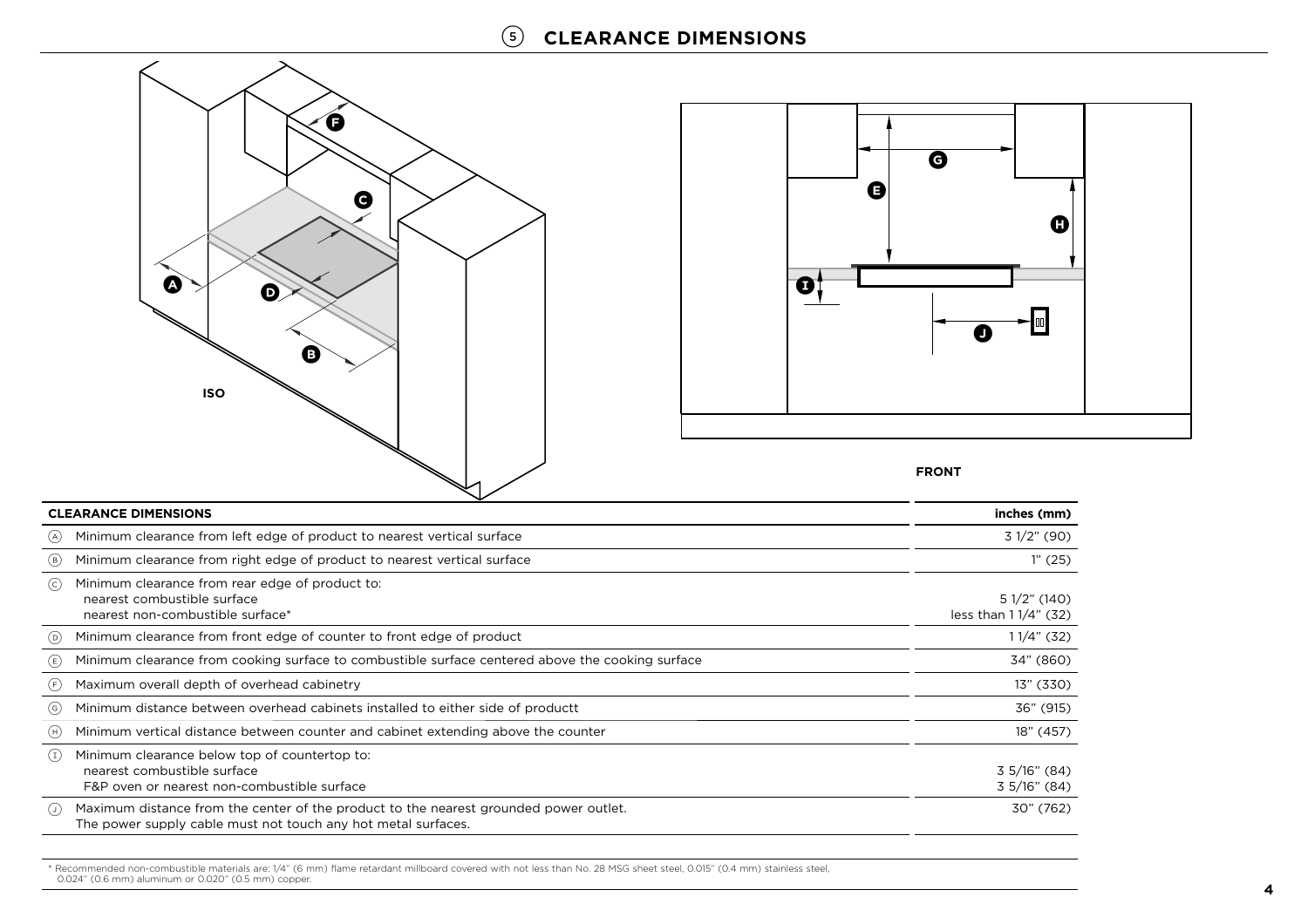### 5 **FLUSH MOUNTING INSTALLATION (OPTIONAL)**

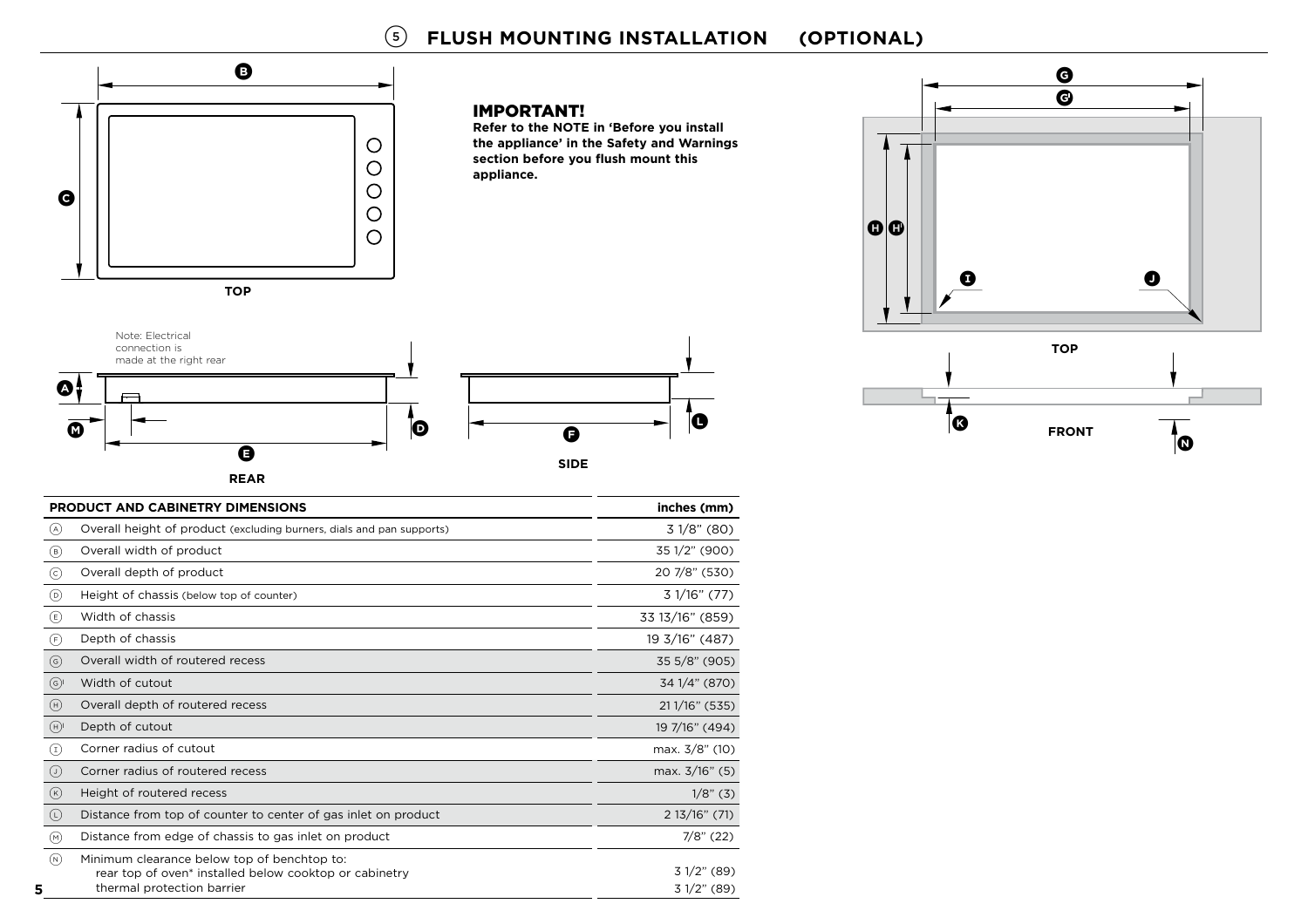5 mm (3 mm)12 $3H \times 11$ min. 150 °C rated 12TO REMOVE PRODUCTA **ROUTER THE COUNTERTOP TO THE SPECIFIED DEPTH** D **APPLY SILICONE** B **FIT THE CLAMPING BRACKETS** E **WIPE OFF EXCESS SILICONE** C **MASK OFF THE AREA TO BE SILICONED** F **IF REMOVING PRODUCT, CUT AROUND THE SILICONEREPEAT ON ALL THE OTHER SIDES (Total 6 brackets)**  $3/4" - 2"$ (19 mm - 50 mm) 1/8"

Ensure silicone does not leak underneath the steel edge.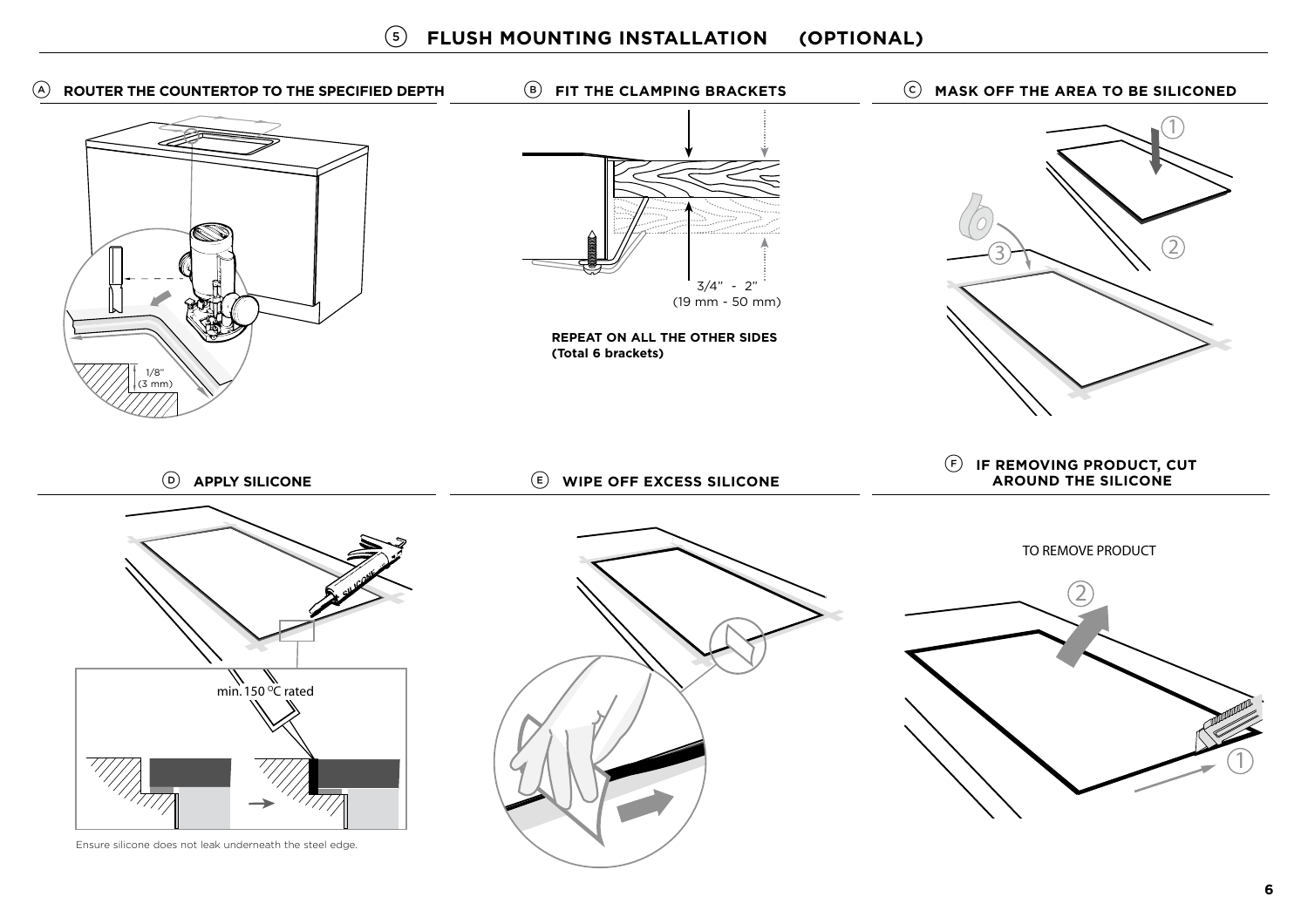Model may vary from illustrations shown





### 8 **LOWER GENTLY INTO THE CUTOUT**

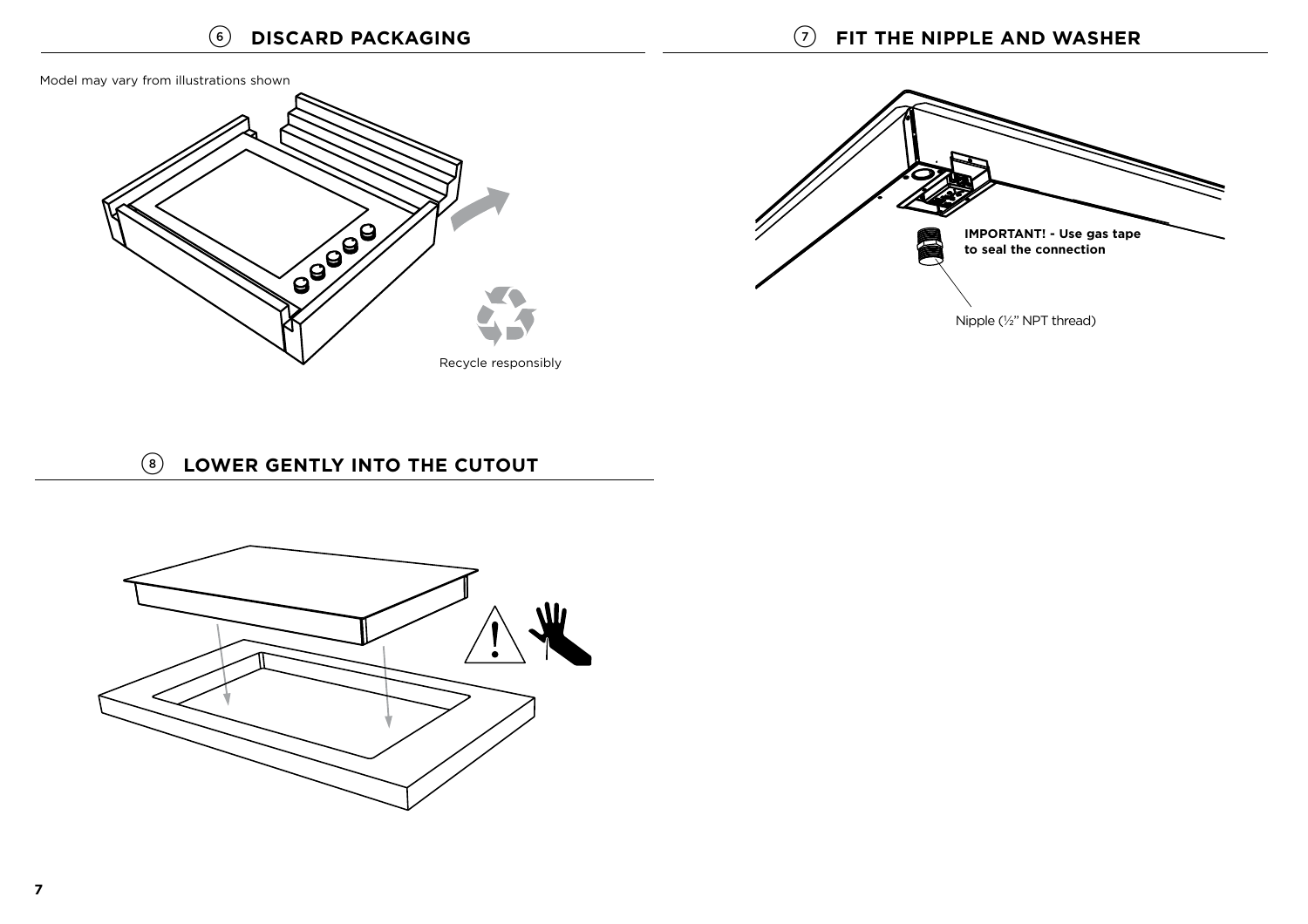Place the cooktop into the cutout and tighten it with the supplied clamps. These will cope with the countertop thicknesses 3/4"- 2" (19 - 50 mm)when used in the two orientations shown.

**IMPORTANT! - Do not over tighten.**



**REPEAT ON ALL THE OTHER SIDES(Total 6 brackets)**

### !0 **GAS CONNECTION**

- Make sure the connection point will be accessible with the cooktop installed.
- To enable the gas supply to be readily shut off by the customer, make sure the connection is fitted with an isolating valve close to the cooktop.
- The appliance must be isolated from the gas supply piping system by closing its individual shut-off valve during any pressure testing of the gas supply piping system at test pressures at or less than 1/2 p.s.i. (3.5 kPa).
- Maximum inlet gas supply pressure 20" W.C. (5 kPa). Minimum gas supply pressure for regulator testing 5" W.C. Natural Gas / 12" W.C LP gas.
- A manual shut-off valve must be installed in an accessible location in the gas line external to the appliance for the purpose of turning on or shutting off gas to the appliance. (In Massachusetts, such shut-off devices should be approved by the Board of State Examiners of Plumbers & Gas Fitters).
- Gas connection to the product must use the nipple supplied with a 1/2" NPT external thread. The supplied gas pressure regulator must be installed where it will be accessible for adjustment. The metal flexible hose used must be new, CSA or UL-approved, and must have a 1/2" NPT external thread on one end and a 1/2" NPT one on the other

#### If connecting the gas with a flexible hose

- Ensure the hose is long enough to allow for removal of cooktop for servicing.
- Make sure the connector is located as shown in step 5 CLEARANCE DIMENSIONS.
- The hose assembly must be with an Rp 1/2" (ISO 7-1) female thread connection.
- The hose assembly must be as short as practicable and comply with the relevant requirements.
- The hose must not be kinked, subjected to abrasion or permanently deformed.
- The hose must not be near or in contact with any hot surfaces (e.g. base of metal hotlplate, flue, or chassis of undercounter oven etc.)

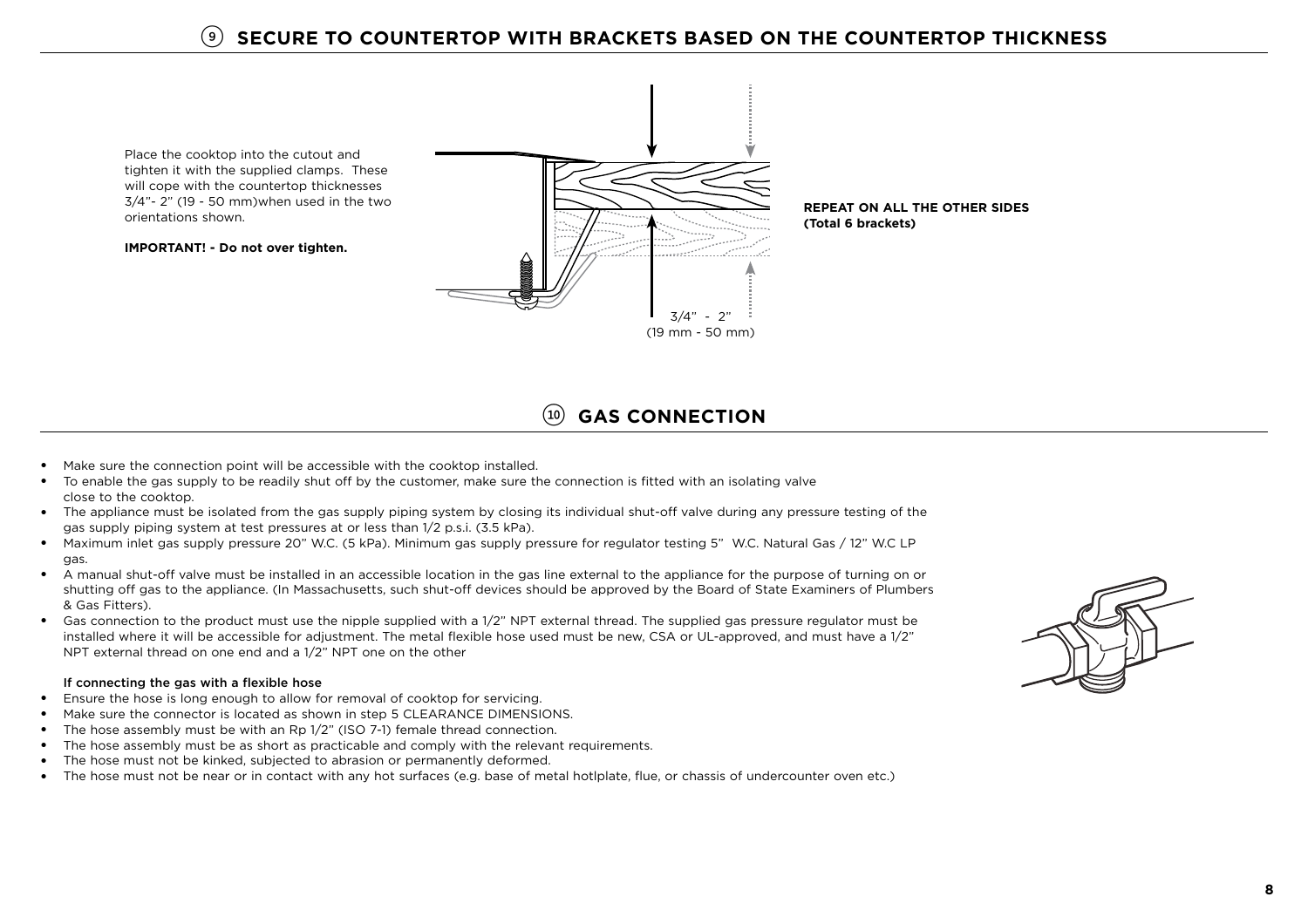This appliance is factory set for use with Natural Gas at 4" W.C.P. or LP Gas at 11" W.C.P. Check the label on the underside of the appliance.

#### **Gas regulator**

● For use with a gas pressure regulator as shown.

For LP models the regulator cap should be marked 'LP'.



### (12) **LEAK TESTING**

- Leak testing of the appliance shall be conducted according to the manufacturer's instructions.
- The appliance and its individual shut-off valve must be disconnected from the gas supply piping system during any pressure testing of that system in excess of 1/2 psi (3.5kPa).
- The appliance must be isolated from the gas supply piping system by closing its individual manual shut-off valve during any pressure testing of the gas supply piping system at test pressures at or less than 1/2 psi (3.5 kPa).
- Maximum inlet gas supply pressure 20" W.C. (5 kPa)
- Minimum gas supply pressure for regulator testing 5" W.C. Natural Gas, 12" W.C. LP Gas.

#### **After installing the gas supply and making all connections, check thoroughly for possible leaks:**

- 1 Turn all control dials on unit to "OFF" position.
- 2 Open the valve on the gas supply.
- 3 Using a leak detection fluid (eg Rocol leak detection spray), check each gas connection one at a time by spraying or brushing the solution over the connection. The presence of bubbles will indicate a leak.
- 4 If necessary, tighten the fitting and recheck for leaks.
- 5 Turn on burner valve and light each burner.
- 6 Check for a clear blue flame without yellow tipping. If burners show any abnormalities, check that they are located properly and in line with the injector orifice.

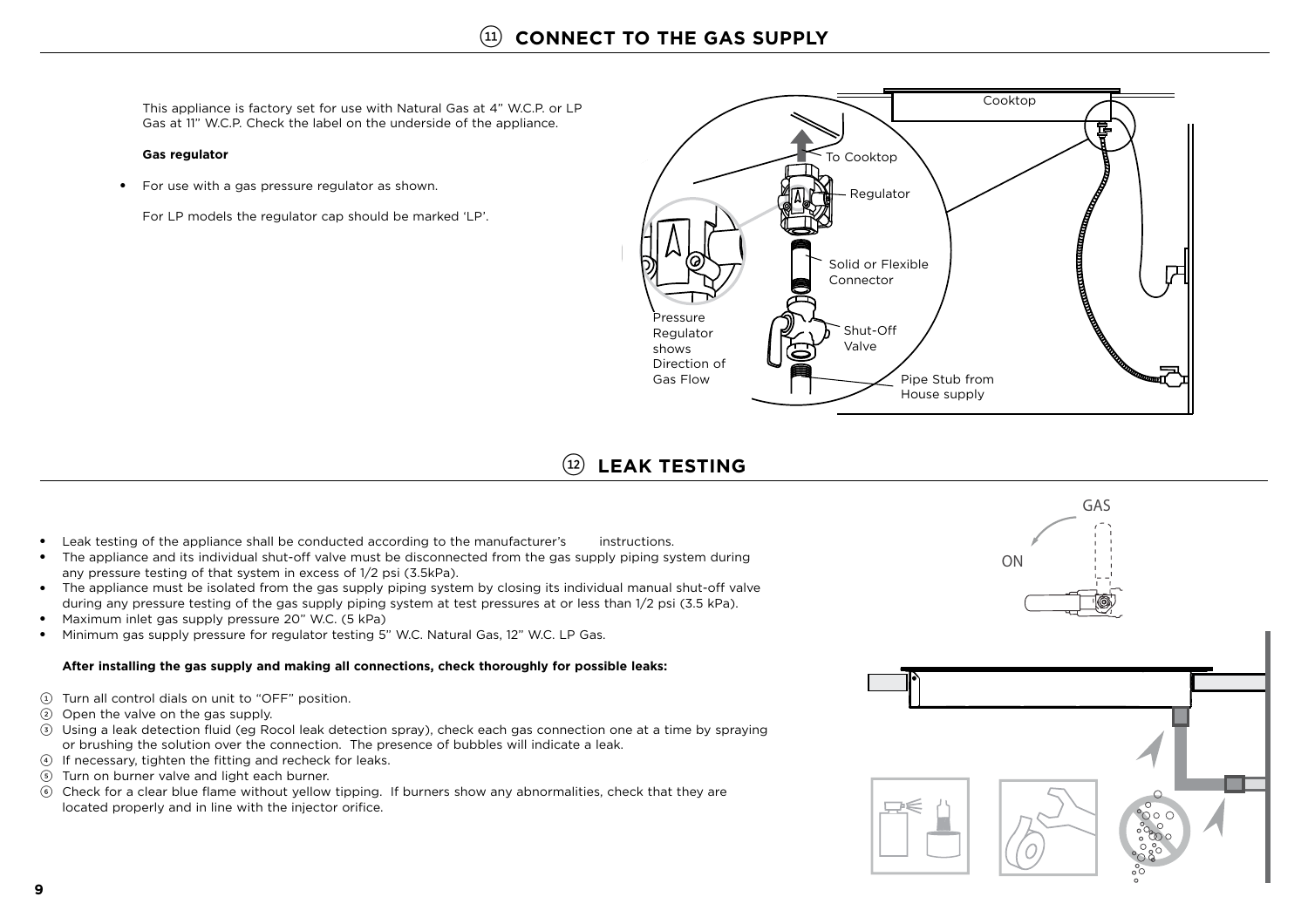!4 **FIT PAN SUPPORTS**

# **INSTALLATION INSTRUCTIONS**!3 **AFFIX DUPLICATE DATA LABEL SOMEWHERE ACCESSIBLE & PLUG COOKTOP IN**



!5 **LEAK TESTING**

- To check that the ignition system operates correctly, light each burner by itself, then all burners in combination.
- ●Check for a well-defined blue flame without any yellow tipping.
- If any abnormality is evident, check that the components of the burner assembly are located properly
- If proper operation cannot be obtained, contact Customer Care or your nearest F&P Authorized Service Center.
- The cooktop must not be used by the customer until proper operation has been achieved.